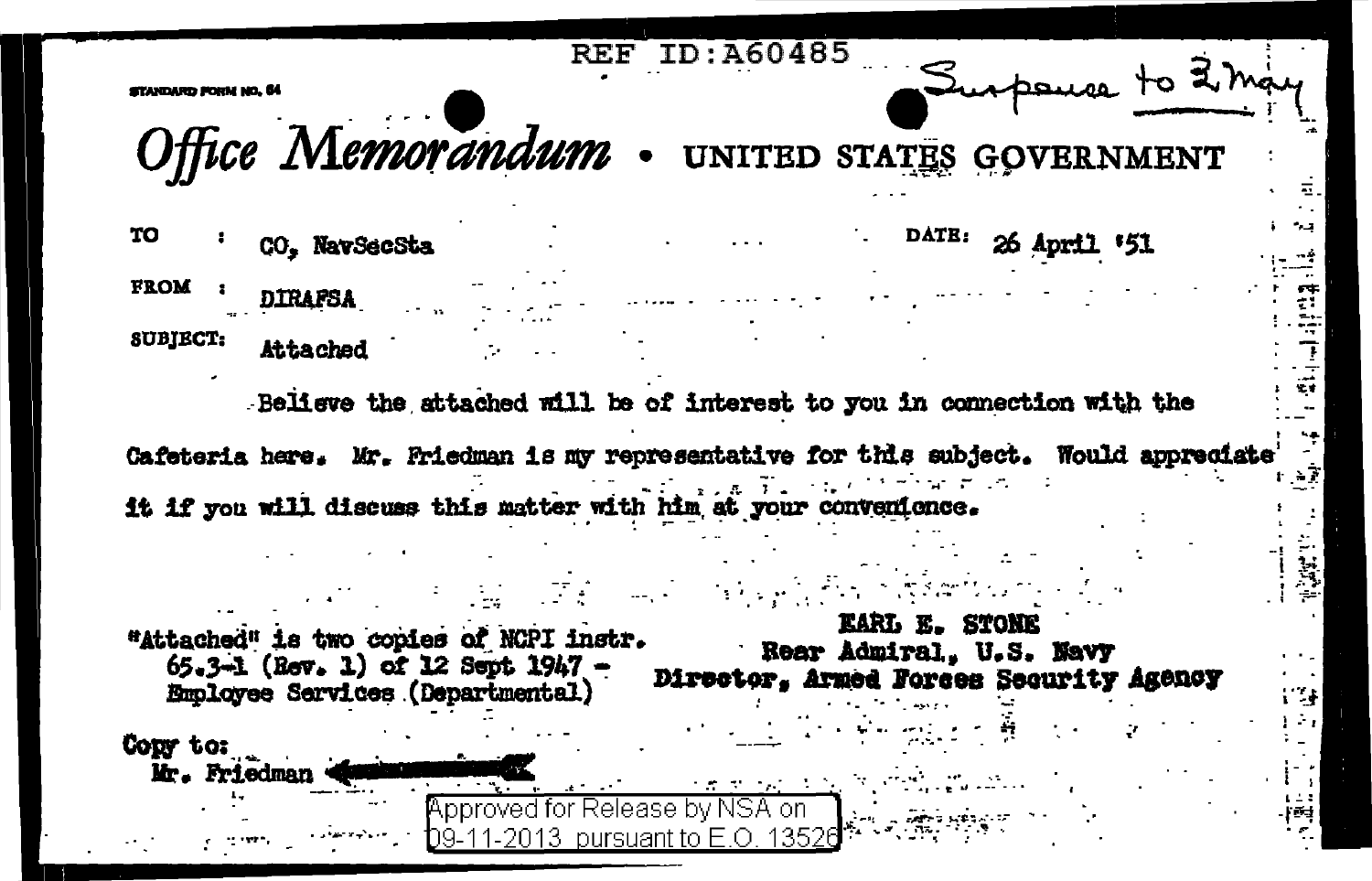REF ID:A60485

DATE:

**STANDARD PORM M** 

Office Memorandum . UNITED STATES GOVERNMENT

**TO** Mr. Friedman

FROM : Capt. Lane

**SUBJECT:** Menus for Cafeterias

These menus from various cafeterias were brought in by Mr. Wilson. and he will be glad to discuss them or any further action desired by you and any time you wish.

I have called various offices in the Navy including the Bureau of Personnel (mess and finance) and Shore Installations without being able to locate any regulation for messes other than shore messes for officers, or enlisted personnel. Bureau of Personnel (mess and finance) said they had no cognizance over such matters; Shore Instilations simply referred me back to the first office in Bureau of Fersonnel. I explained this to Mr. Wilson and he said that he would try further. Personnel (Col. Wyman) has a copy of Navy Regulations, but again only shore installations relating to messes (officers eto) are treated.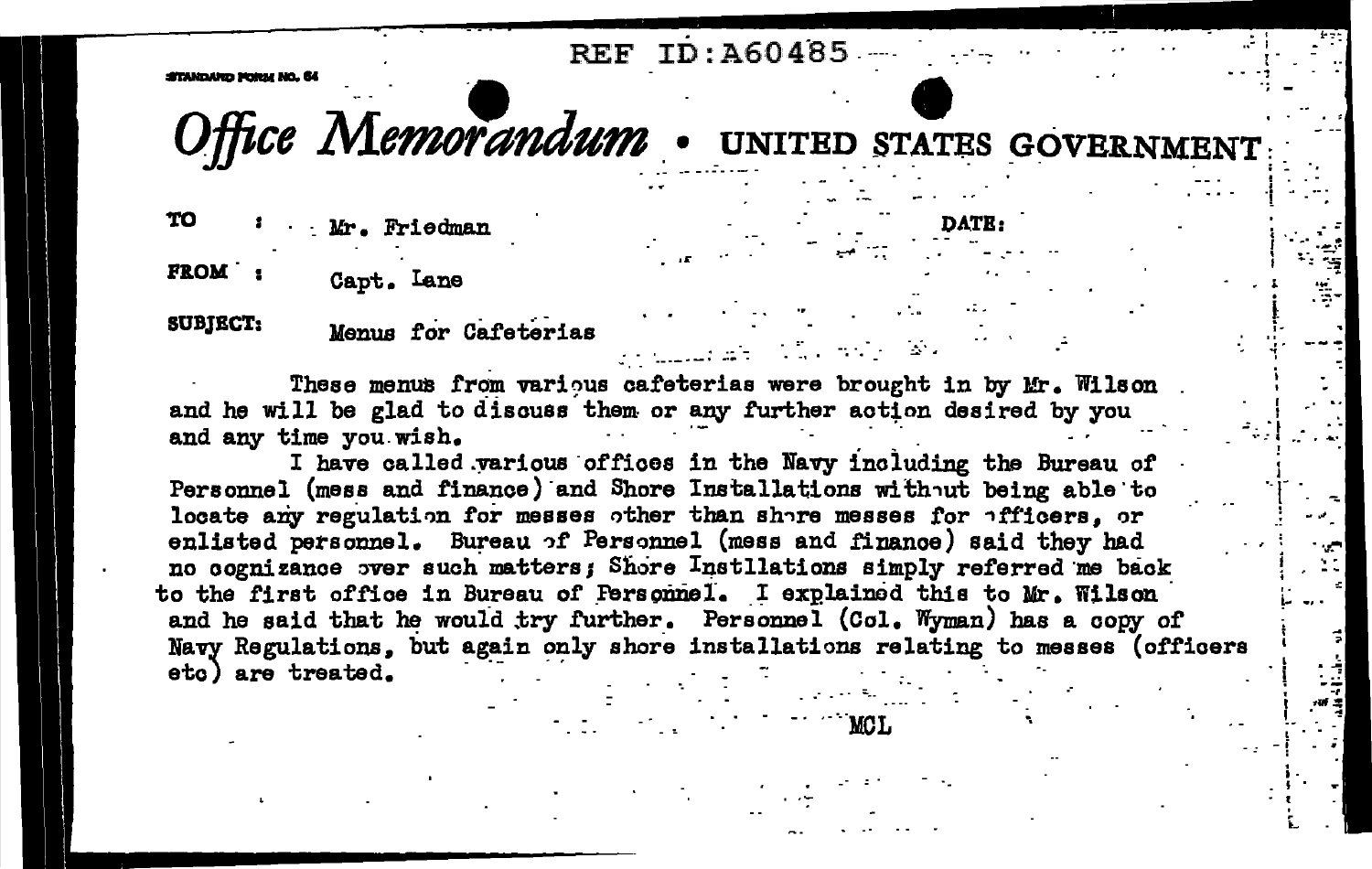К. **MEMO ROUTING SLIP WEVER USE FOR APPROVALS, DISAPPROVALS, <b>NEVER USE FOR APPROVALS**, DISAPPROVALS, *CONCURRENCES, OR SIMILAR ACTIONS*  1 NAME OR TITLE INITIALS CIRCULATE DATE COORDINATION ORGANIZATION AND LOCA **ION** 2 **2** FILE INFORMATION 3 NECESSARY NOTE AND **RETURN 4** SEE ME **SIGNATURE** REMARKS ਨ  $\alpha$ *Crv-* noon.  $\Rightarrow$  assument that NSS is e Than NS<br>Station, not FROM NAME OR TITLE DATE d A ORGANIZATION AND LOCATION **001 PORM**<br>1 FEB 50 9 Replaces DA AGO Form 895, I Apr 48, and AFHQ  $\frac{4}{5}$  GPO : 1951 - 0 925564<br>Form 12, 10 Nov 47, which may be used.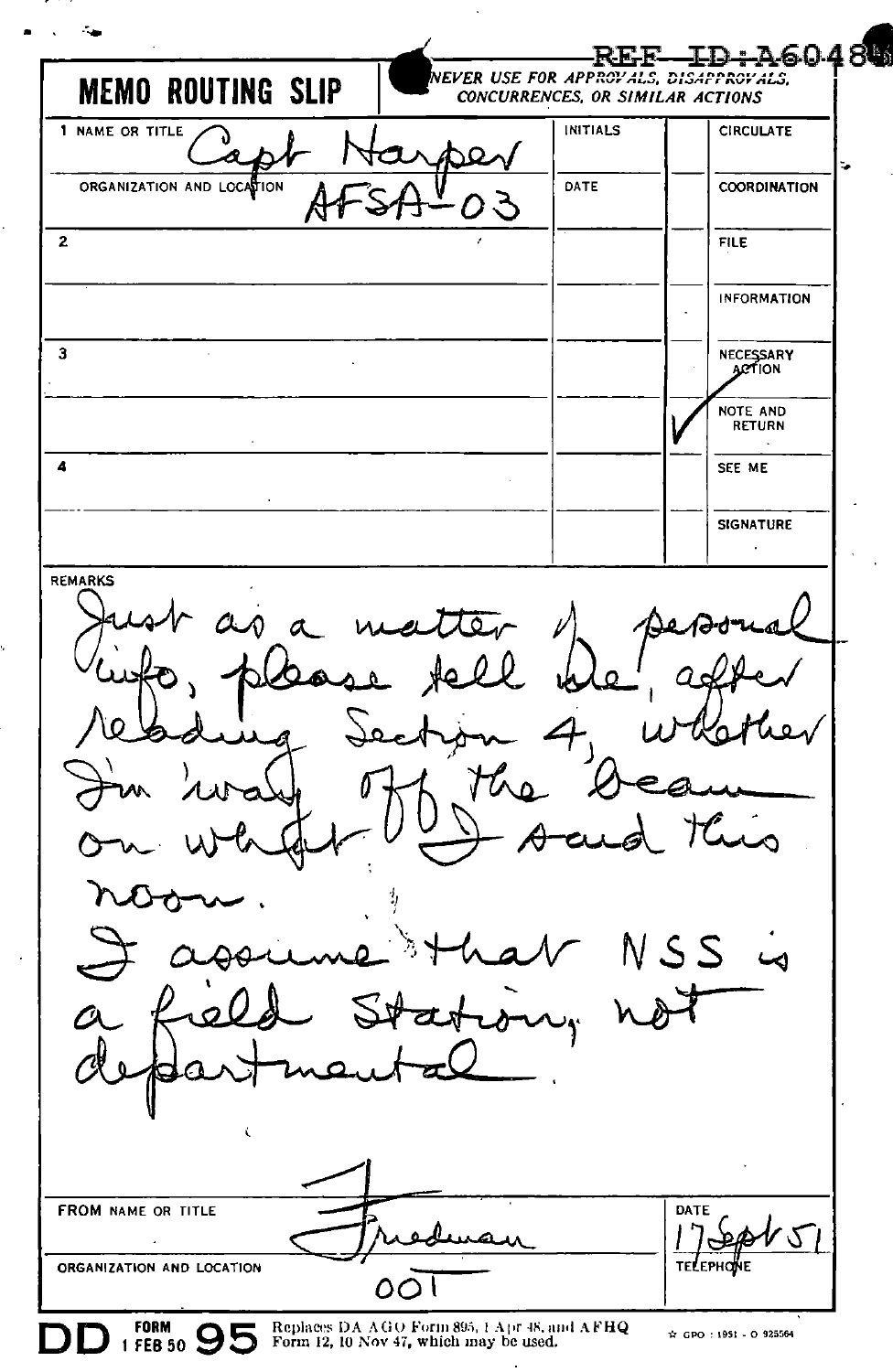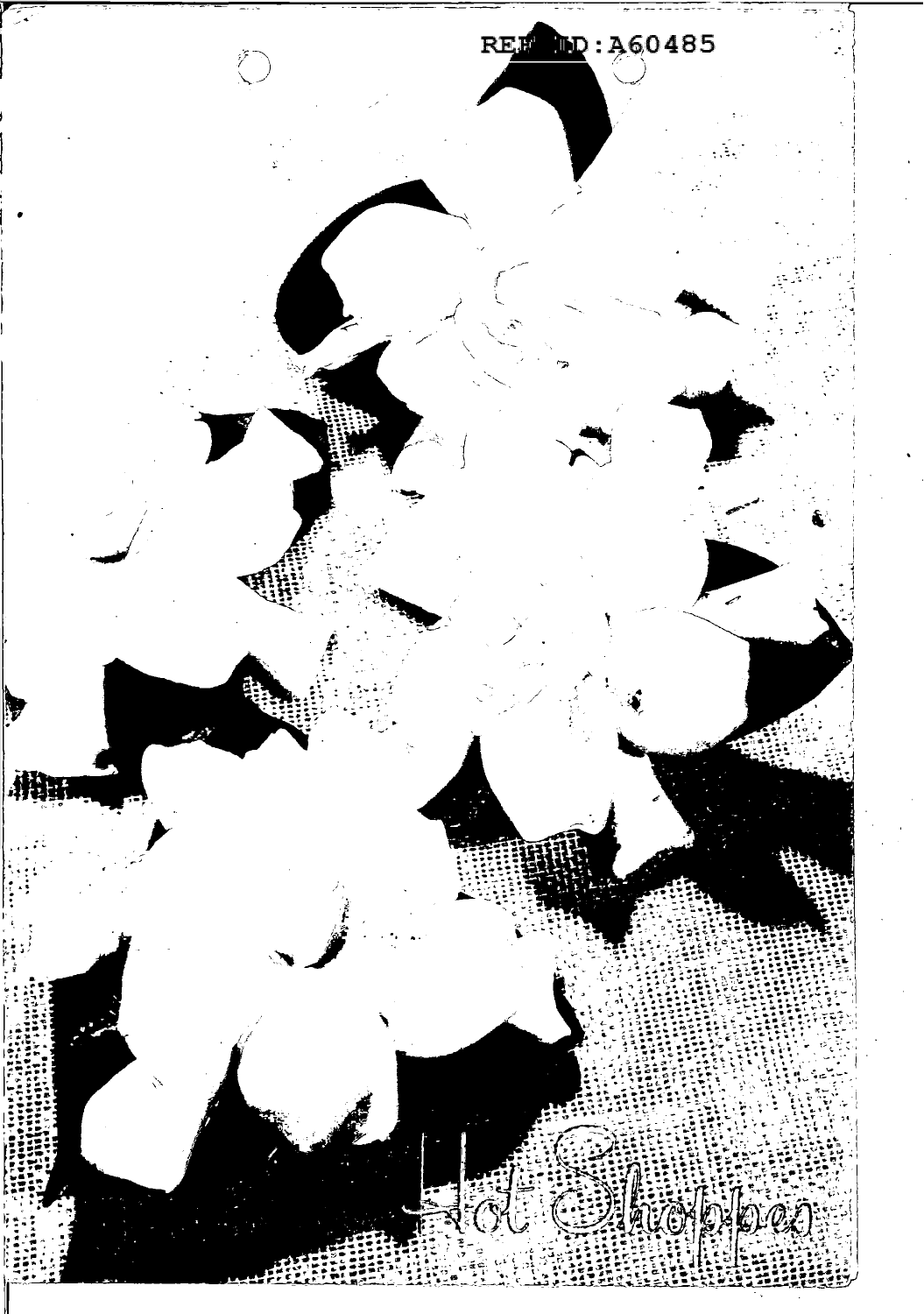

REF ID<sub>40</sub>460485 REF ID<sub>an</sub>A6<br>FAMOUS FOR

| FROSTED A & W ROOT BEER, Extra Thick with Rich Ice Cream 25 |  |
|-------------------------------------------------------------|--|

## **Soups and Appetizers**

|                                 | Chilled Grapefruit Juice .10 & .20 |
|---------------------------------|------------------------------------|
| 75. Today's Soup, Bowl 30 & 35. | 20. Chilled Tomato Juice .10 & .20 |
|                                 | <b>Fresh Shrimp Cocktail .50</b>   |
|                                 |                                    |

## **Hot Sandwiches**

| TENDERLOIN STEAK SANDWICH on Grilled Roll,                               |  |
|--------------------------------------------------------------------------|--|
|                                                                          |  |
|                                                                          |  |
| <b>HOT SHOPPES BARBECUE PORK</b>                                         |  |
|                                                                          |  |
|                                                                          |  |
| Hamburger Royal on Grilled Roll with                                     |  |
| Special Dressing, Lettuce and Tomato.                                    |  |
| <b>Steamed Frankfurter</b> on Hot Roll with Mustard or Special Relish 20 |  |
| Fried Egg Sandwich on Soft Roll.                                         |  |
|                                                                          |  |
| <b>GRILLED AMERICAN CHEESE.</b>                                          |  |
| HOT MINCED BEEF SANDWICH with Gravy,                                     |  |
|                                                                          |  |
| HAMBURGER STEAK SANDWICH                                                 |  |
|                                                                          |  |

## *Toasted Sandwiches*

*Made with Enriched Rye, White or Whole Wheat Bread* 

## *Tilree-Decker Santlwiclles*

*Served on Golden Brown Toast with Pickle and Potato Chips* 

We Regret We Cannot Be Responsible for Lost Articles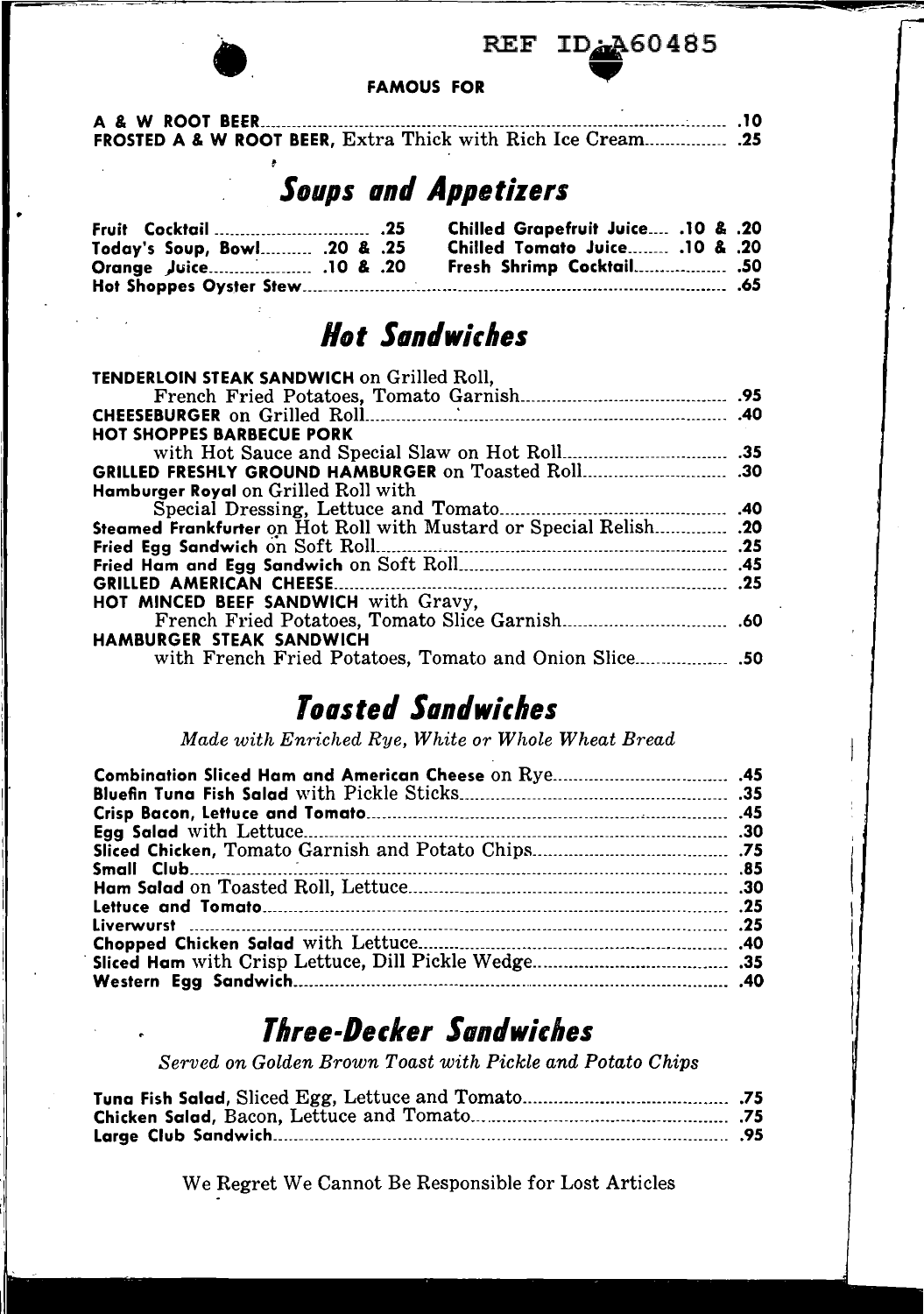## **APPETIZERS**

ID: A60485

Hot Shopp

**REF** 

Jumbo Shrimp Cocktail 50 (A la Carte Only) Fresh Fruit Cup 25 Chilled Orange Juice 10 & 20 New England Clam Chowder 10, Bowl 25 Deviled Egg Half with Russian Dressing 15 Tomato Bouillon with Chive Whipped Cream 10, Bowl 20

### PLATTER SUGGESTION

CALIFORNIA FISHERMAN'S WHARF PLATTER Fried Gigantic West Coast Shrimp with Cocktail Sauce

French Fried Potatoes, Cole Slaw

Dinner Rolls and Butter

#### 1.35

## **VEGETABLES**

Tossed Garden Salad 20 Buttered Green Peas 15 Cream Style Corn 15 Tender New Kale 15 Jellied Sunset Salad 15 Whipped Potatoes 10 French Fried Potatoes 15 French Fried Onion Rings 20 Hot Fluffy Rice 10

## **DESSERTS**

PEPPERMINT STICK ICE CREAM 15 APPLE CAKE WITH CRUMB TOPPING AND WHIPPED CREAM 15 LEMON PUDDING WITH WHIPPED CREAM 15 Chocolate Fudge Layer Cake 15 Home Made Apple Pie 15 Crushed Pineapple Ice Cream Cake 35

\*BAKED WHOLE SEA BASS, LEMON WHIPPED POTATOES, HOT SPICED 1.00 **BEETS**  $1.35$ COMPLETE DINNER  $#10$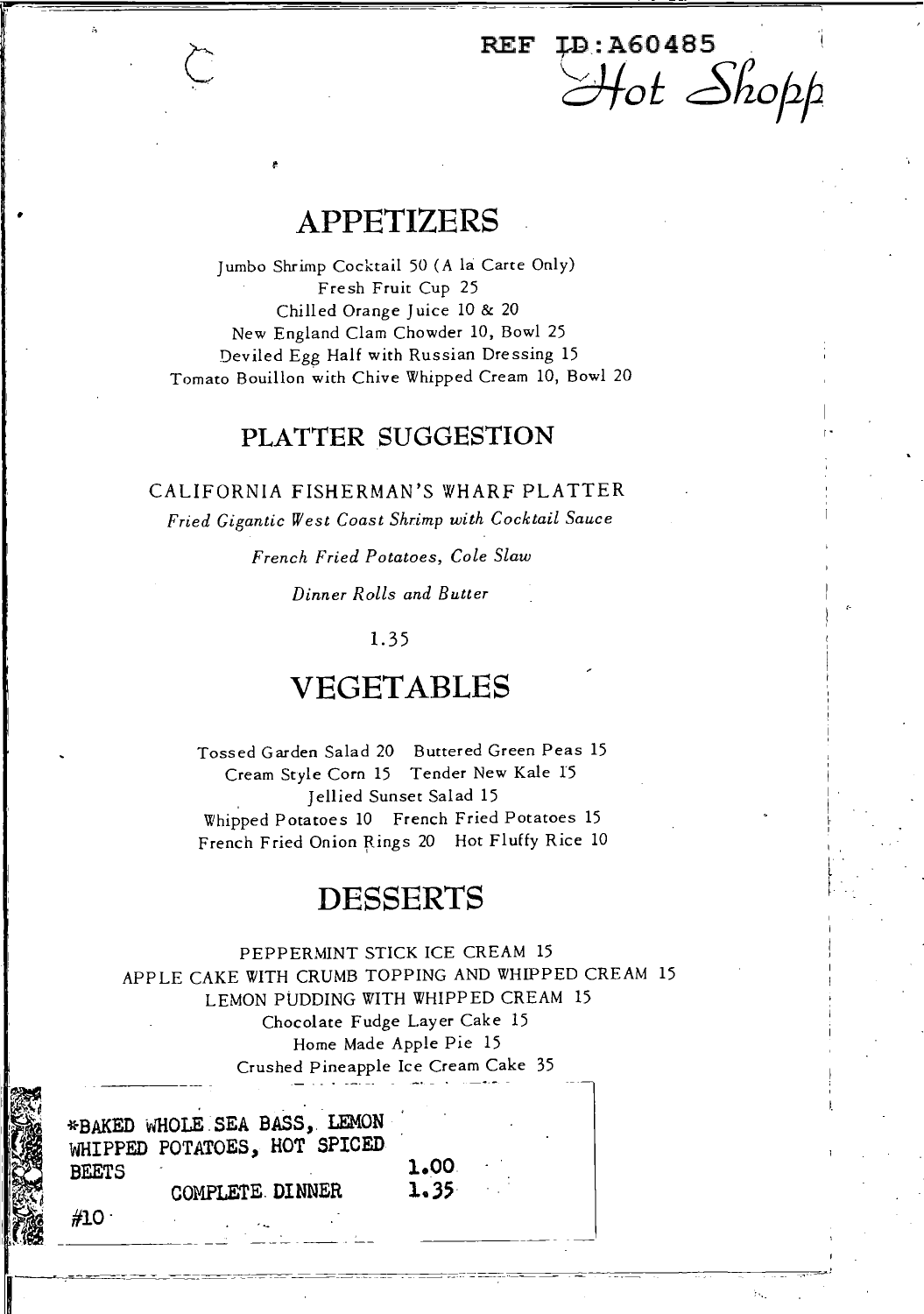#### REF ID:A60485

*'8-fot* c:Shopp

I. I

## APPETIZERS

..

Jumbo Shrimp Cocktail 50 (A la Carte Only) Fresh Fruit Cup 25 Chilled Orange Juice 10 & 20 New England Clam Chowder 10, Bowl 25 Deviled Egg Half with Russian Dressing 15 Tomato Bouillon with Chive Whipped Cream 10, Bowl 20

#### PLATTER SUGGESTION

CALIFORNIA FISHERMAN'S WHARF PLATTER *Fried Gigantic West Coast Shrimp with Cocktail Sauce* 

*French Fried Potatoes, Cole Slaw* 

*Dinner Rolls and Butter* 

#### 1.35

## VEGETABLES

Tossed Garden Salad 20 Buttered Green Peas 15 Cream Style Corn 15 Tender New Kale 15 Jellied Sunset Salad 15 Whipped Potatoes IO French Fried Potatoes 15 French Fried Onion Rings 20 Hot Fluffy Rice 10

## DESSERTS

PEPPERMINT STICK ICE CREAM 15 APPLE CAKE WITH CRUMB TOPPING AND WHIPPED CREAM 15 LEMON PUDDING WITH WHIPPED CREAM 15 Chocolate Fudge Layer Cake 15 Home Made Apple Pie 15 Crushed Pineapple Ice Cream Cake 35 Fresh Orange Sherbet 15 Cherry or Pecan Pie 20 Hot Shoppe Ice Cream, Choice of Flavors 15 *(Cake or Pie a la Mode 5¢ Extra}*  Friday, March 2, 1951

l~-- ------~- -~ --- - -- -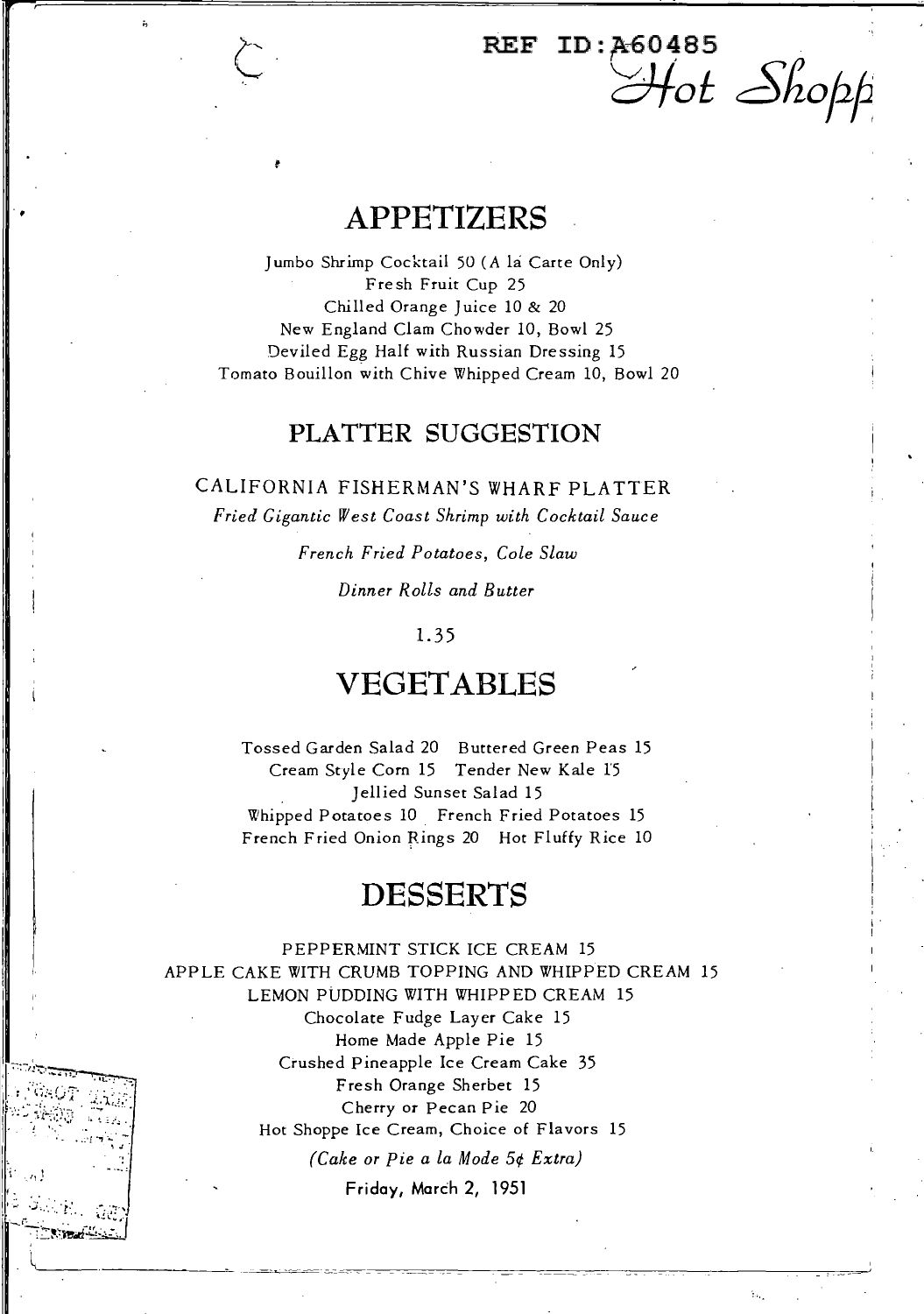## REF ID: A60485

"-~

--------- \_\_\_\_\_\_\_ j

l I

I  $\vert$  .  $22$ 

**।**<br>!

I i 1 •.

II

Complete Dinner Service includes choice of dinner appetizer, vegetables, dessert, choice of rolls and butter, coffee, tea or milk.

> Fresh Fruic Cup Chilled Orange Juice New England Clam Chowder Deviled Egg Half wich Russian Dressing Tomato Bouillon with Chive Whipped Cream

| CHICKEN NOODLE SOUP<br><u> Első a Tagja – A Tementeszere</u>                                                                                                                                                                                                                                         | Platter  | Complete<br>Dinner |
|------------------------------------------------------------------------------------------------------------------------------------------------------------------------------------------------------------------------------------------------------------------------------------------------------|----------|--------------------|
| TWIN FILET MIGNONS WITH SAUTEED MUSHROOM CAPS<br>French Fried Potatoes, Buttered Green Peas<br>$\mathcal{L}^{(1)}$ and $\mathcal{L}^{(2)}$<br>$\mathbf{A}$                                                                                                                                           | . 1.80   | 2.15               |
| * BAKED ATLANTIC ROCKFISH STEAK, TOMATO SAUCE<br>Whipped Potatoes, Cream Style Corn<br>$\sim$<br>$\mathbf{r}$                                                                                                                                                                                        | 1.20     | 1.55               |
| * HICKORY SMOKED HAM WITH COUNTRY GRAVY<br>Whipped Potatoes, Jellied Sunset Salad                                                                                                                                                                                                                    | 1.35     | 1.70               |
| * FRESH SEAFOOD NEWBURG OVER FLUFFY RICE<br>Tender New Kale                                                                                                                                                                                                                                          | 1.00     | 1.35               |
| * ROAST YOUNG TOM TURKEY WITH JELLIED CRANBERRIES<br>Whipped Potatoes, Cream Style Corn<br><b>Contract Contract Contract</b><br>$\sim$                                                                                                                                                               | $\,1.40$ | 1.75               |
| GRILLED CHOPPED SIRLOIN OF BEEF, MUSHROOM GRAVY<br>Hot Fluffy Rice, Tender New Kale<br>$\mathbf{r}$ , $\mathbf{r}$ , $\mathbf{r}$                                                                                                                                                                    | . 90     | 1.25               |
| TANGY CHEESE SOUFFLE WITH SAVORY TOMATO SAUCE<br>French Fried Potatoes, Buttered Green Peas                                                                                                                                                                                                          | 90       | 1.25               |
| 48<br>Ready to Serve                                                                                                                                                                                                                                                                                 |          |                    |
| PEPPERMINT STICK ICE CREAM<br>APPLE CAKE WITH CRUMB TOPPING AND WHIPPED CREAM<br>LEMON PUDDING WITH WHIPPED CREAM<br>Chocolate Fudge Layer Cake<br>Home Made Apple Pie<br>Crushed Pineapple Ice Cream Cake<br>Fresh Orange Sherbet<br>Cherry or Pecan Pie<br>Hot Shoppe Ice Cream, Choice of Flavors |          |                    |